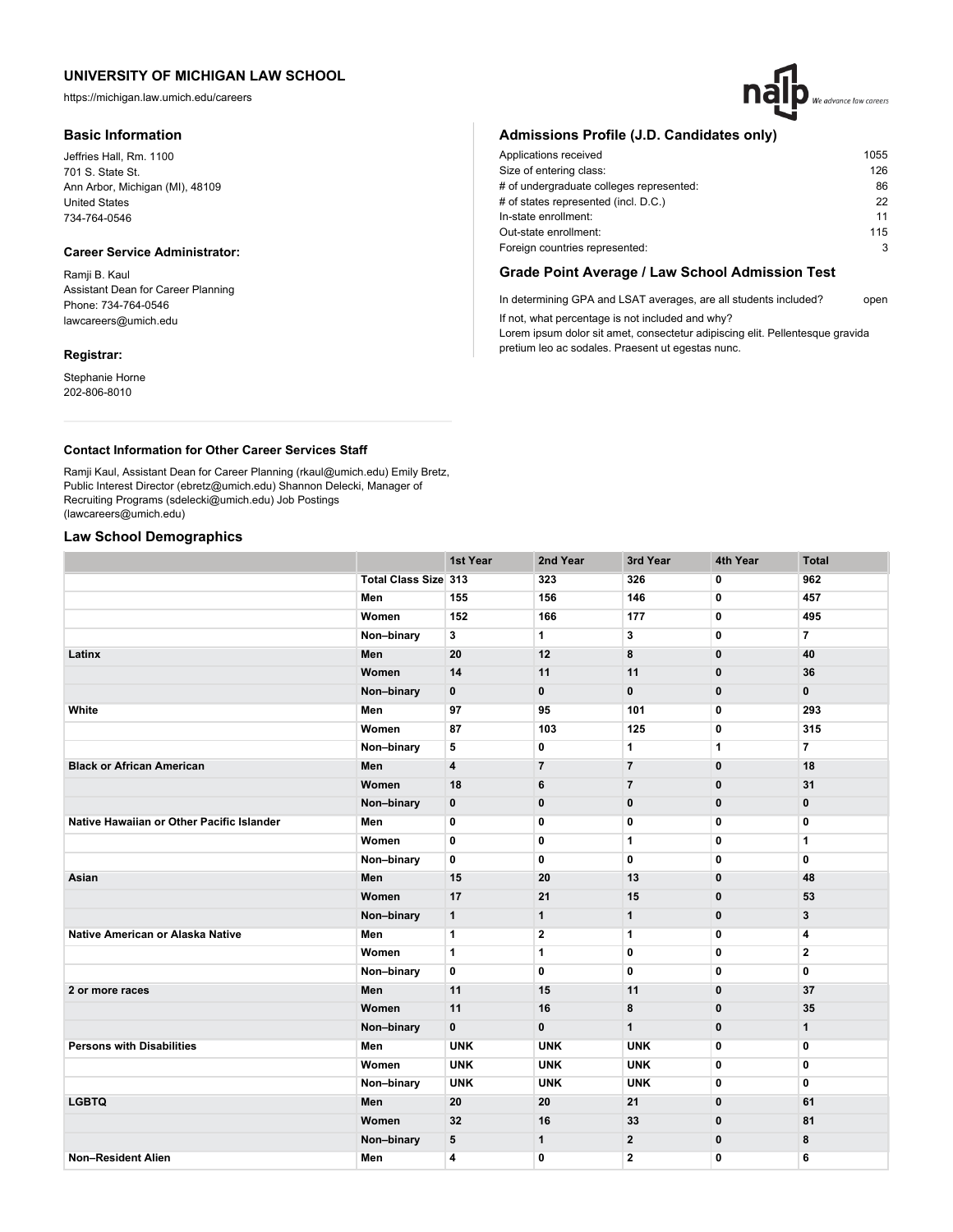|         | Women      |            |            |    |
|---------|------------|------------|------------|----|
|         | Non-binary |            |            |    |
| Veteran | Men        | 11         |            | 22 |
|         | Women      |            |            |    |
|         | Non-binary | <b>UNK</b> | <b>UNK</b> |    |

# **Comments**

|                                                | ______________      |
|------------------------------------------------|---------------------|
| For more details, visit www.nalplawschools.org | NALP Copyright 2015 |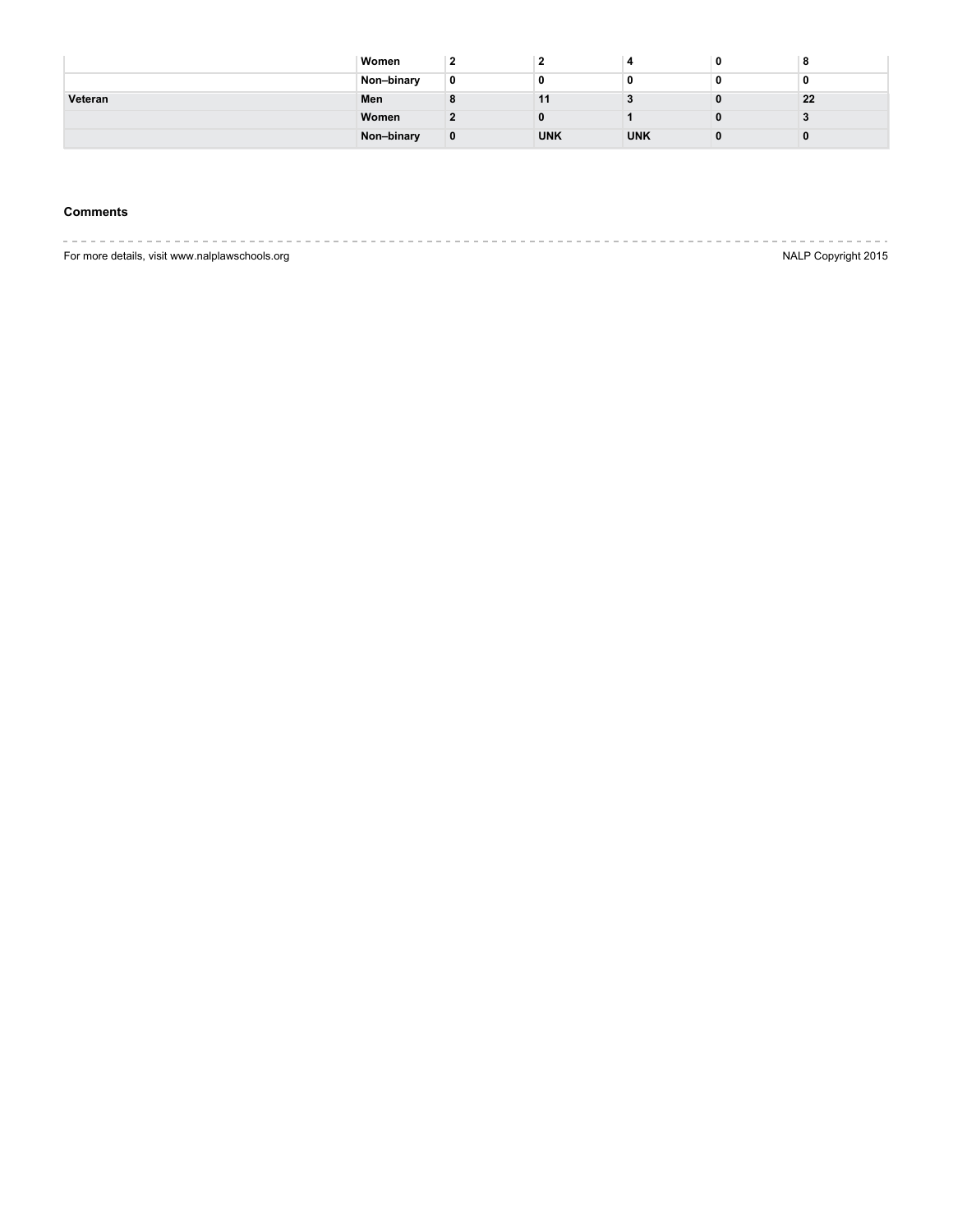https://michigan.law.umich.edu/careers

### **Degree Programs**

| Number of Students Enrolled:                      |      |
|---------------------------------------------------|------|
| Full-Time:                                        | 1641 |
| Evening:                                          | 1642 |
| Part-Time:                                        | 1643 |
| Other:                                            | 1644 |
| Fields of Study:                                  |      |
| LL.M. Degrees Offered:                            | 1645 |
| Is LL.M. grading system equivalent to JD system?  | 1646 |
| Joint degree programs offered?                    | 1647 |
| Number of LL.M. degrees awarded in previous year: | 1648 |

#### **JD Programs:**

#### **Special Training and Certification Programs:**

Lorem ipsum dolor sit amet, consectetur adipiscing elit. Pellentesque gravida pretium leo ac sodales. Praesent ut egestas nunc. Fusce sed dapibus nunc, nec varius neque. Sed rhoncus orci non placerat mattis. Maecenas lorem nunc, ultrices quis maximus eu, varius nec tortor. Phasellus dignissim libero ipsum, sit amet condimentum mauris eleifend et. Vestibulum congue id velit sit amet tincidunt. Suspendisse ac quam nec diam ultrices ultrices gravida id lacus. Morbi tempus, justo vel consequat venenatis, eros lectus placerat leo, cursus vehicula mi nibh eu lorem. Phasellus ultricies tellus nibh, ac tincidunt mi lacinia non.

Is Moot Court a required activity?

#### **Moot Court Program Description:**

Lorem ipsum dolor sit amet, consectetur adipiscing elit. Pellentesque gravida pretium leo ac sodales. Praesent ut egestas nunc. Fusce sed dapibus nunc, nec varius neque. Sed rhoncus orci non placerat mattis. Maecenas lorem nunc, ultrices quis maximus eu, varius nec tortor. Phasellus dignissim libero ipsum, sit amet condimentum mauris eleifend et. Vestibulum congue id velit sit amet tincidunt. Suspendisse ac quam nec diam ultrices ultrices gravida id lacus. Morbi tempus, justo vel consequat venenatis, eros lectus placerat leo, cursus vehicula mi nibh eu lorem. Phasellus ultricies tellus nibh, ac tincidunt mi lacinia non.

## **Explanation of Grading System**

| <b>Letter Grades</b> | <b>Other Grading System?</b> | <b>Numerical Equivalents</b> |
|----------------------|------------------------------|------------------------------|
| $A+$                 |                              | 4.3                          |
| A                    |                              | 4.0                          |
| A-                   |                              | 3.7                          |
| B+                   |                              | 3.3                          |
| B                    |                              | 3.0                          |
| в-                   |                              | 2.7                          |
| $C+$                 |                              | 2.3                          |
| C                    |                              | 2.0                          |
| $C -$                |                              | $1.7, D+ = 1.3$              |
| D                    |                              | 1.0                          |
| F                    |                              | $0.0$ , $E = 0.0$            |

### **Comments:**

Cum laude - standard award - given to honors-eligible graduates within the top 37.5% of the graduating class Magna cum laude - qualified graduates among the top 10% of the graduating class Summa cum laude - for qualified graduates with a GPA of 4.0 or higher

#### **Minimum Grade Required to Attain:**

| Top 10%:                               | 1694 |
|----------------------------------------|------|
| Top 25%:                               | 1695 |
| Top 33%:                               | 1696 |
| Top 50%:                               | 1697 |
| Top 75%:                               | 1698 |
| Median GPA:                            | 1699 |
| Minimum grade required for graduation: | 1700 |
|                                        |      |

#### Do you have a pass/fail option? The control open by the control open by the control open

Lorem ipsum dolor sit amet, consectetur adipiscing elit. Pellentesque gravida pretium leo ac sodales. Praesent ut egestas nunc. Fusce sed dapibus nunc, nec varius neque. Sed rhoncus orci non placerat mattis. Maecenas lorem nunc, ultrices quis maximus eu, varius nec tortor. Phasellus dignissim libero ipsum, sit amet condimentum mauris eleifend et. Vestibulum congue id velit sit amet tincidunt. Suspendisse ac quam nec diam ultrices ultrices gravida id lacus. Morbi tempus, justo vel consequat venenatis, eros lectus placerat leo, cursus vehicula mi nibh eu lorem. Phasellus ultricies tellus nibh, ac tincidunt.

| Are students ranked in their class?    | open                       |
|----------------------------------------|----------------------------|
| If so, how often?                      | Loren ipsum dolor sit amet |
| Will the school verify student grades? | open                       |
| School's Verification Policy           |                            |

Lorem ipsum dolor sit amet, consectetur adipiscing elit. Pellentesque gravida pretium leo ac sodales. Praesent ut egestas nunc. Fusce sed dapibus nunc, nec varius neque. Sed rhoncus orci non placerat mattis. Maecenas lorem nunc, ultrices quis maximus eu, varius nec tortor. Phasellus dignissim libero ipsum, sit amet condimentum mauris eleifend et. Vestibulum congue id velit sit amet tincidunt. Suspendisse ac quam nec diam ultrices ultrices gravida id lacus. Morbi tempus, justo vel consequat venenatis, eros lectus placerat leo, cursus vehicula mi nibh eu lorem. Phasellus ultricies tellusp>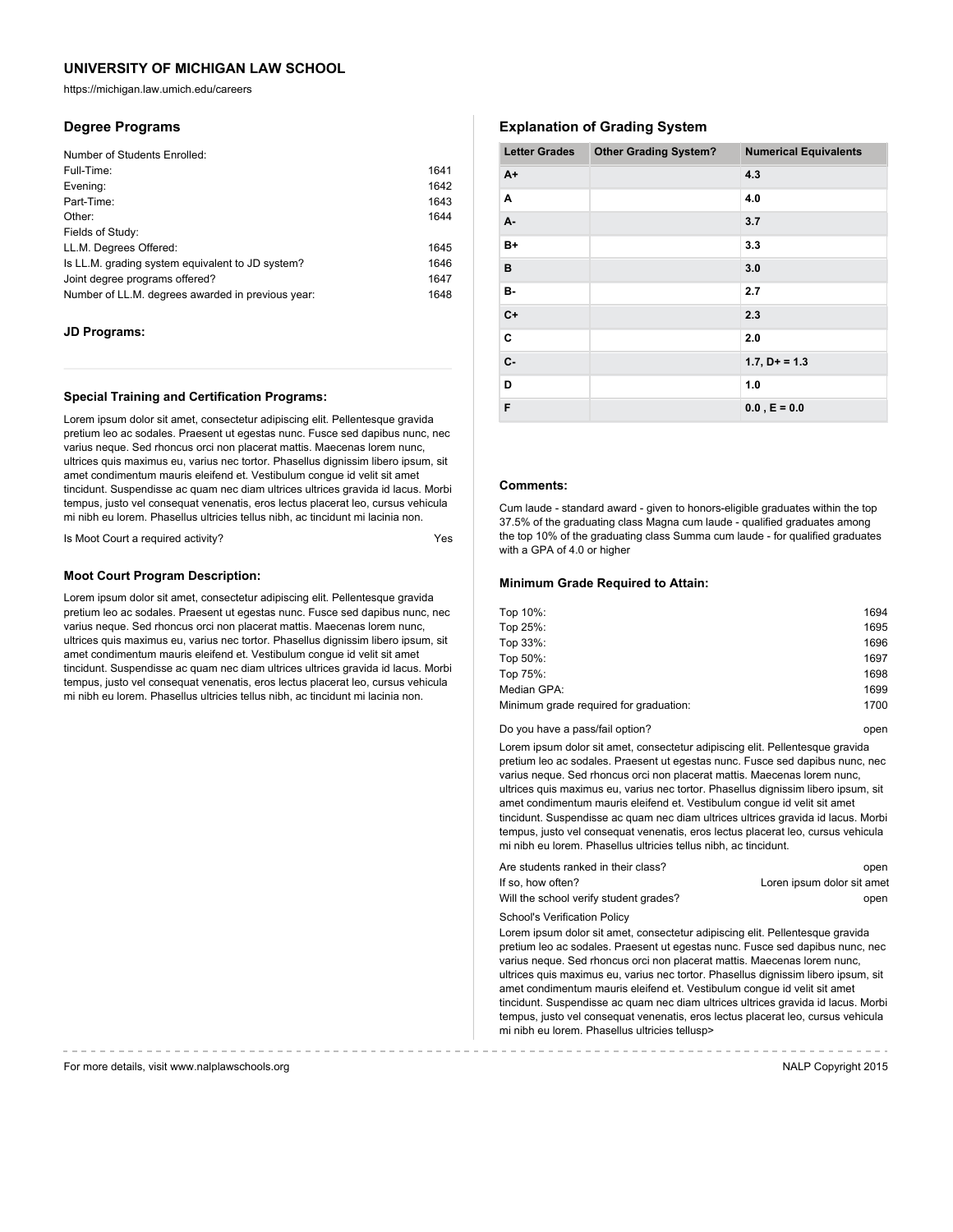https://michigan.law.umich.edu/careers

### **Pre-Graduation Academic Honors**

## **Graduation Honors**

# **Areas of Practice & Employment**

| Areas of practice include both legal and non-legal positions: % of<br>employed students with jobs in area |     |  |
|-----------------------------------------------------------------------------------------------------------|-----|--|
| <b>Private practice</b>                                                                                   | 62% |  |
| <b>Business and industry</b>                                                                              | 2%  |  |
| Government                                                                                                | 4%  |  |
| Judicial clerkship                                                                                        | 17% |  |
| Military                                                                                                  | 1%  |  |
| <b>Public interest organization</b>                                                                       | 13% |  |
| Academic                                                                                                  | 1%  |  |
| Job category not identified                                                                               | 0%  |  |

| % of students with known location who are in employment<br>region |                |
|-------------------------------------------------------------------|----------------|
| New England (CT, ME, MA, NH, RI, VT)                              | 2.3            |
| Middle Atlantic (NJ, NY, PA)                                      | 27.7           |
| East North Central (IL, IN, MI, OH, WI)                           | 22.3           |
| West North Central (IA,KS,MN,MO,NE,ND,SD)                         | 2              |
| South Atlantic (DE,DC,FL,GA,MD,NC,SC,VA,WV)                       | 18.4           |
| East South Central (AL, KY, MS, TN)                               | 1.1            |
| West South Central (AR, LA, OK, TX)                               | 4.5            |
| Mountain (AZ,CO,ID,MT.NV.NM,UT,WY)                                | 3.7            |
| Pacific (AK,CA,HI,OR,WA)                                          | 15             |
| Non-US                                                            | $\overline{2}$ |

### **Jurisdictions:**

New York (24.9%) DC (13.6%) California (11.9%) Illinois (11.3%) Michigan (7.9%) TX (4.2%) Colorado (2%) WA (1.7%) MA (1.7%) PA (1.7%) FL (1.7%) OH (1.7%)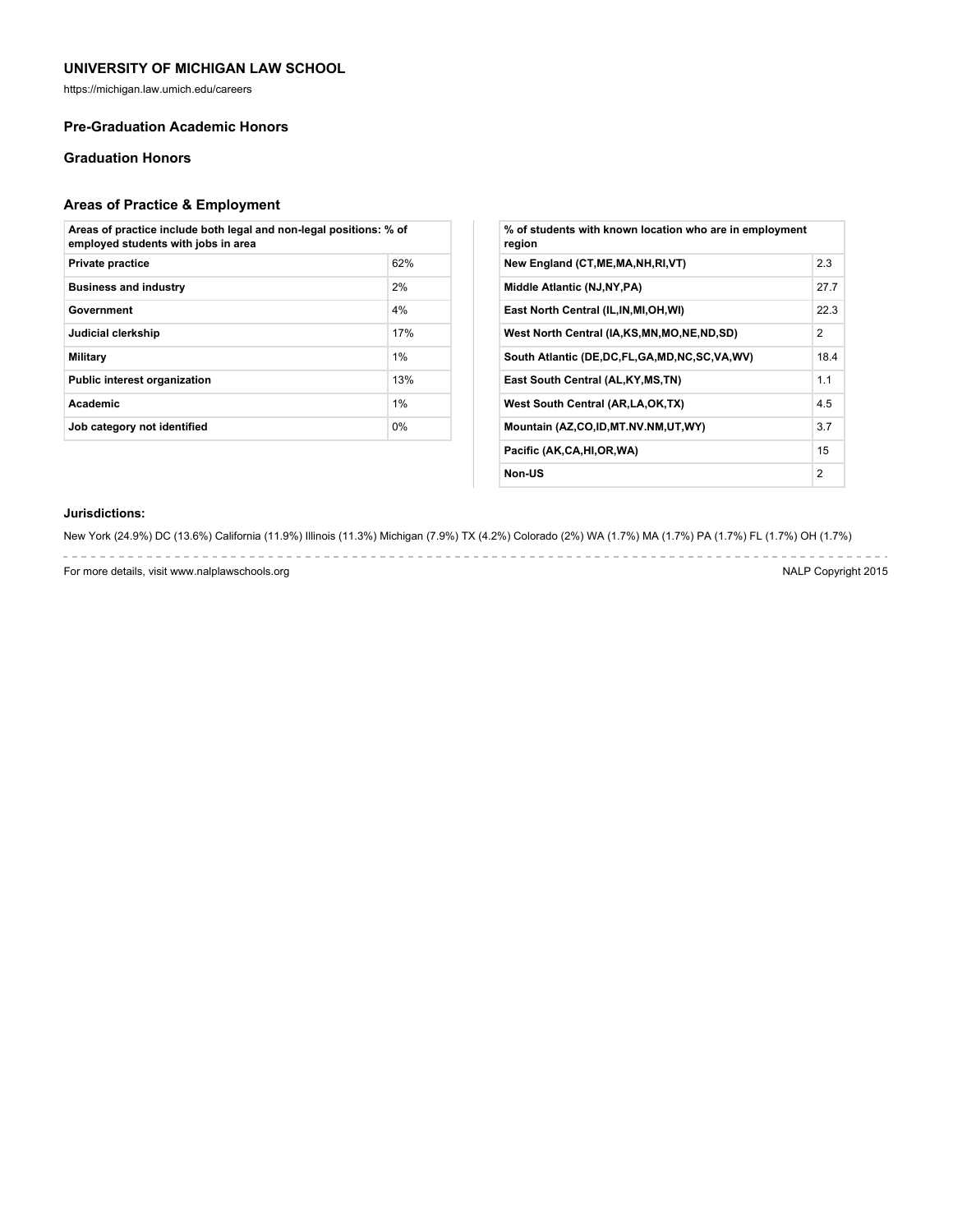https://michigan.law.umich.edu/careers

## **OCI / Job Posting**

#### **OCI Reservations**

OCI requests accepted by: Online, URL beginning date: 2/9/2022: https://law-umich-csm.symplicity.com/employers/?signin\_tab=0

Any changes in OCI procedures or policies that will be in effect for the first time during Fall 2015:

Please visit http://events.law.umich.edu/eiw for all Early Interview Week - August 2022 information, policies, and procedures.

OCI Date Assignment Procedure: First come first served OCI Fee? Please see OCI information at https://www.events.law.umich.edu/eiw OCI Date Confirmation Sent to Employers: 3/25/2022

If requested, our school will coordinate with: N/A

Required Employer Forms:

Employers must submit a registration request via Symplicity (OCI>Request Schedule) which includes survey questions relevant to the recruiting process. We encourage employers to complete a NALP form and NALP Workplace Questionnaire so that students may view it at www.nalpdirectory.com. We also encourage employers to post career information on their website. Sending written materials to OCP is discouraged.

#### **OCI Dates:**

| <b>OCI Interview Periods:</b>    | August 1-11, 2022 |
|----------------------------------|-------------------|
| Callback Period:                 | N/A               |
| Is video conferencing available? | Yes               |

Comments: For Fall (October) and Spring (February) OCI, arrangements may be made to interview on alternate dates if an employer is not able to interview during the dates listed above.

#### **Pre-OCI Material Distribution:**

| Are employers permitted to prescreen?     | No         |
|-------------------------------------------|------------|
| OCI Drop date:                            | 07/18/2022 |
| Date student materials sent to employer:  | 07/26/2022 |
| Date interview schedule sent to employer: | 07/26/2022 |
| Postage/express mail fee?                 | N/A        |

Comments: Interview schedules and resumes will be available through Symplicity approximately one week prior to the interview program. Transcripts will be provided by the student following the conclusion of the interview.

| Do you provide resume collection or direct mail option for employers not | Yes |
|--------------------------------------------------------------------------|-----|
| participating in OCI?                                                    |     |
| Are all OCI conducted in campus buildings?                               | No  |

#### **Other Interview Programs**

Lavender Law Career Fair Equal Justice Works Midwest Public Interest Law Career Conference Loyola Patent Law Interview Program Cook County Bar Association Minority Law Student Job Fair Bay Area Diversity Fair Overseas Trained LLM Student Interview Program

#### **Diversity Interview Programs**

Lavender Law Career Fair Bay Area Diversity Program Cook County Bar Association Minority Law Student Job Fair

**For Employers who do not interview students on-campus, will you:**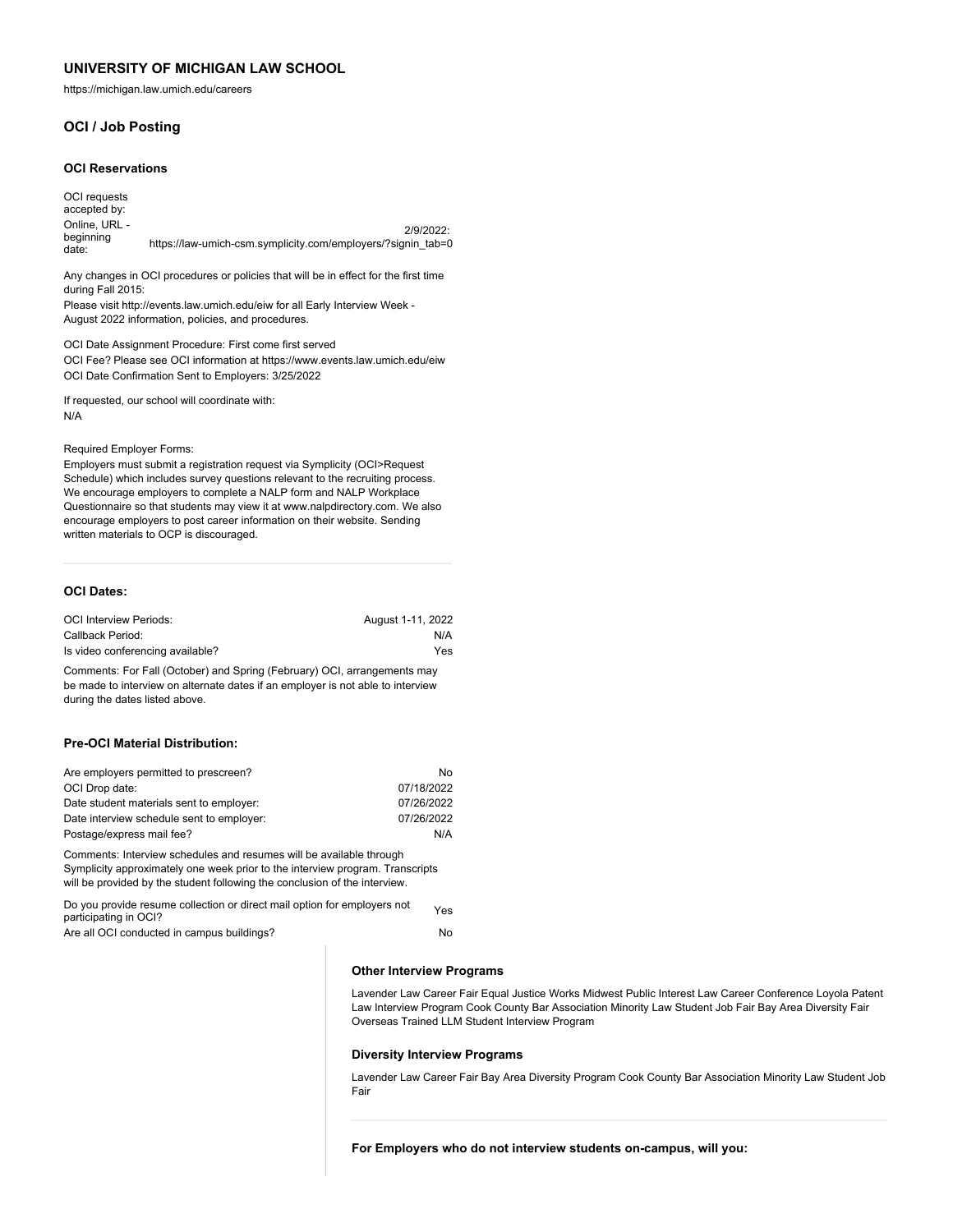send,uponrequest,onepackagecontainingresumes/transcripts? Yes post a notice directing students to apply directly to employer? The method of the students of the Yes

Jobs are posted on the Office of Career Planning Symplicity Job Bulletin daily. Information for inclusion may be e-mailed to lawcareers@umich.edu or posted directly on Symplicity by employers. Listings are posted one time, typically for 30 days. Employers are encouraged to post opportunities directly on Symplicity: https://law-umich-csm.symplicity.com/employers/.

Are employers permitted to prescreen? No

If no, explain: Student preference

#### **First Year Students**

Our current policy is available at

https://docs.google.com/document/d/1Hva6br4nERnOYEgTdEnAptUxksjMBmY\_vlwbJd2dSVI/edit?usp=sharing